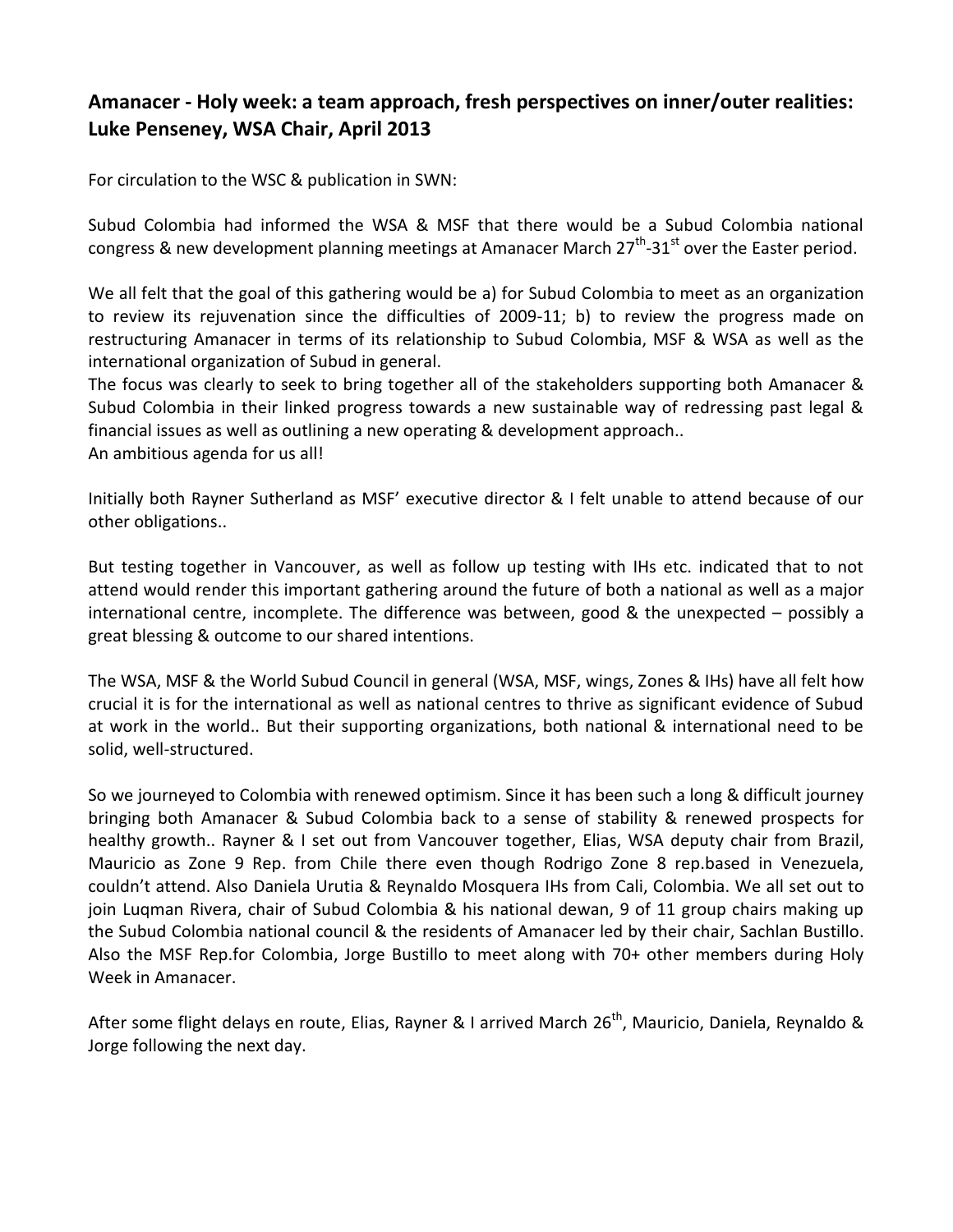### Day 1:

On the first day Elias (also responsible for supporting Subud centres development) & I set out for a walkabout through Amanacer with Sachlan as our guide.. Having left the now cleaned up hosteria (hostel) on the first leg of our circuit past the row houses facing across the beautiful valley to the cordilleras.. we stopped to say hello to Amanacer's gran madre – Salamah Bustillo matriarch to 72 Bustilos! In doing so we ended up on her porch & a group of 10-12 members gathered spontaneously to talk about the realities of day-to-day living in Amanacer. This was the first of 6-7 spontaneous 'follow our feelings' meetings with the different stakeholders..! Very effective in hearing member's ideas & concerns.

This meeting indicated that the community is now stronger & ready to shoulder more of its responsibilities again after the 2009-11 hiatus.. The focus (given the absence of maintenance funds..) is on maintaining Amanacer based on different neighbourhoods, each looked after by their residents.. Then we said our goodbyes & walked to the now disused Semigitas school formerly sponsored by SDIA as a junior school in need of a modest maintenance program to sustain it until its new use is identified.. We then crossed onto the MSF land – a soccer pitch & sometime pineapple plantation beside the still magnificent Gran Salon/latihan hall/meeting rooms that many recall from '93 World Congress.

Many repairs have been made so that it can be better sustained now as a conference centre/tourist centre-oriented business once more. Then we stopped off at Muchtar's house to be greeted by Masuri new liaison for Muchtar's Indigenous Peoples outreach project in the Quindio district around Amanacer. Muchtar has turned his home over as a library & meeting centre dedicated to Bapak.. Finally we looked at the remnants of the workshops built for projects following the '93 congress – one still in good order almost ready for a new use, the other really dilapidated now.. We also looked at land that may become available for development adjacent to the Amanacer community lands owned by Subud Colombia & MSF.

We concluded a full first day with an initial orientation meeting with Subud Colombia at which we were updated on the restructured Fondacion Amanacer (FA), the renewed interaction with the 11 groups of Subud Colombia, the taxes, legal & partnership challenges facing SC, MSF & Amanacer community.

## Day 2:

We began with a latihan involving SC members & the international team. Chair Luqman Rivera opened the congress with a comprehensive review of the progress to date. I followed as WSA chair touching on the presence of the international support/advisory team & the commitment to support the process of rejuvenating Amanacer as both a national & international centre.. Then we had a WSA (Luke, Elias & Mauricio) meeting with Jorge Bustillo on the legal & tax situation of the Gran Salon & surrounding land owned by MSF. In short Jorge has assisted MSF in defining the true area of the MSF lands (previously miscalculated by municipal surveys), the tax arrears situation & the resulting cadastral survey update.. Ongoing legal uncertainties/disputes were addressed & are being resolved gradually.

The hosteria & restaurant owned by Subud investors are clearly ready for the next stage of reorganization. There is a new development plan for Amanacer that includes it becoming involved in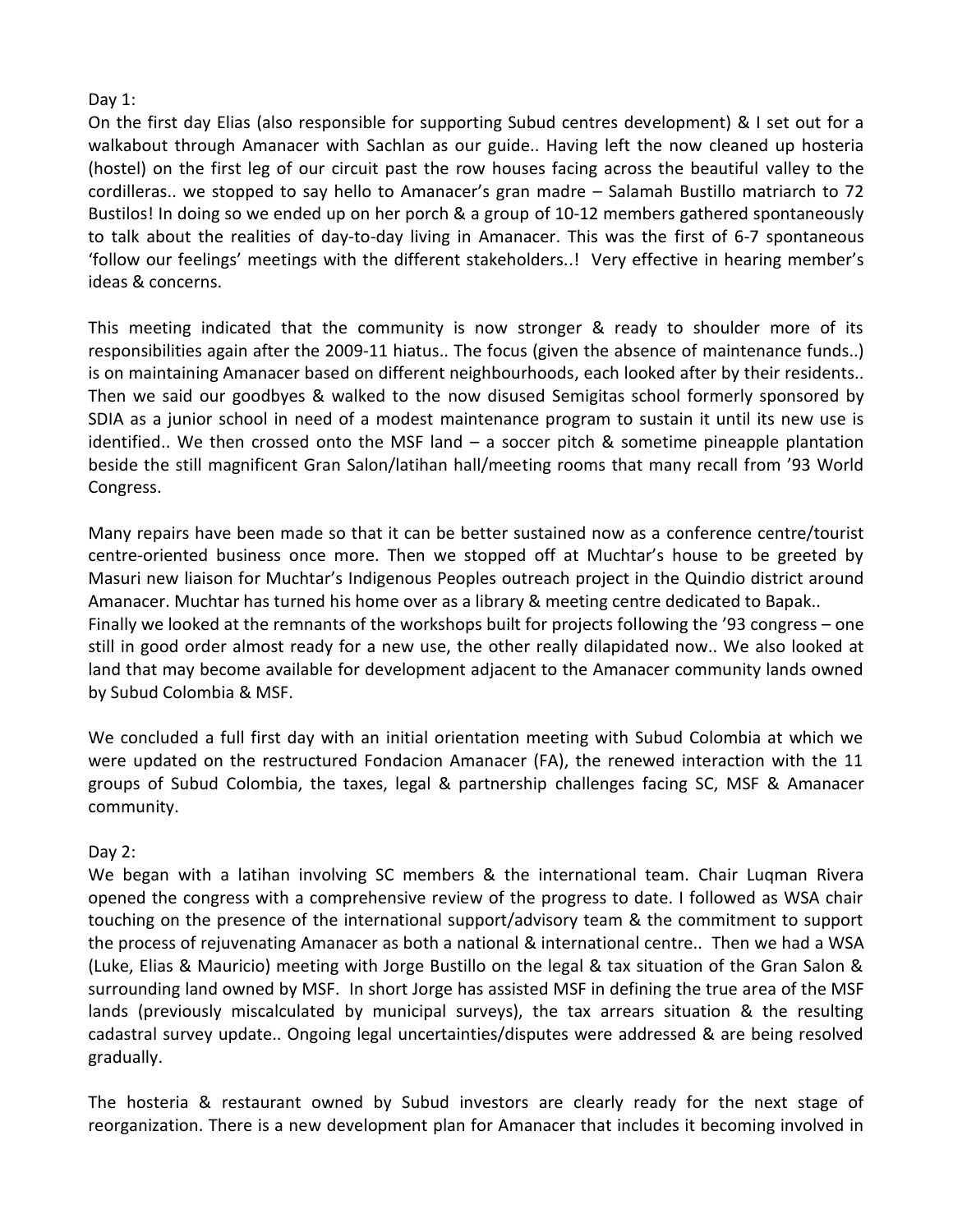Quindio district eco-tourism activities that are generally supported in the municipality's development plan. It was noted that unemployment remains high in the Subud community so that new projects/enterprises are now essential & not an option..

### Day 3:

We began with the latihan again & the first spontaneous meeting that arose was with a local surveyor engineer Subud resident – Rafael, who presented us with an outline proposal concerning new land titles for residents. This is being discussed with SC. We then had our second more in depth meeting as the international team with SC dewan. We were increasingly realizing that it was as if we were being presented with pieces of the complex jigsaw puzzle that is renewing Amanacer alongside the rejuvenation of SC.. We were already seeing parallels with challenges faced by the two (2) other international centres: Rungan Sari & Wisma Subud in Indonesia.. i.e. residents + development + national organization interaction/partnerships etc. Most significantly, we felt deeply the significance of ALL being present, all represented in this endeavour to restore, rebuild, rejuvenate Amanacer..& Subud Colombia..

The analogy with the doctor: first, save the patient (crisis time 2011); then do no harm (2011-now); then develop a new healthy regimen (2013-); build new strength/direction (2013-); then repeat steps as necessary! – this analogue was not lost on us as our team that grew closer & closer over the 5 days working together.

Many legal & financial aspects have needed attention after years of neglect: taxes; the status of SC & Fondacion Amanacer (FA), land titles..connecting Amanacer with new local municipal land development planning requirements, etc. The SC team & MSF Rep. have been working hard to meet new requirements..

FA, supported by ICDP/Oliverio now works in (9) district communities within the regional '0-future' childhood development program, sponsored by the government (GoC)/president of Colombia. However FA runs at a loss given slow GoC repayment policies & the need for program development. Nevertheless SC as FA' primary sponsor is determined that this program not die out or risk FA becoming only a shell..

In viewing the plans of Amanacer alongside the regional development plans, it is clear that land subdivision for redevelopment, as well as tourism facilities & new infrastructure in Amanacer are possible under the new regional plan. So that SC will work closely with municipal/regional planning authorities towards a new Amanacer development plan.

Day 4:

Began with latihan then a (fairly!) spontaneous meeting regarding the eco-tourism development proposals Jorge has developed. The key to the success of these proposed developments is clearly partnerships with SC, the residents & investors, as well as MSF & the international organization where needed.

We ended the day with a latihan & testing session with SC, FA reps & some Amanacer residents regarding: 'how was Amanacer in '93 for the Congress?'; 'how was it during the great difficulties of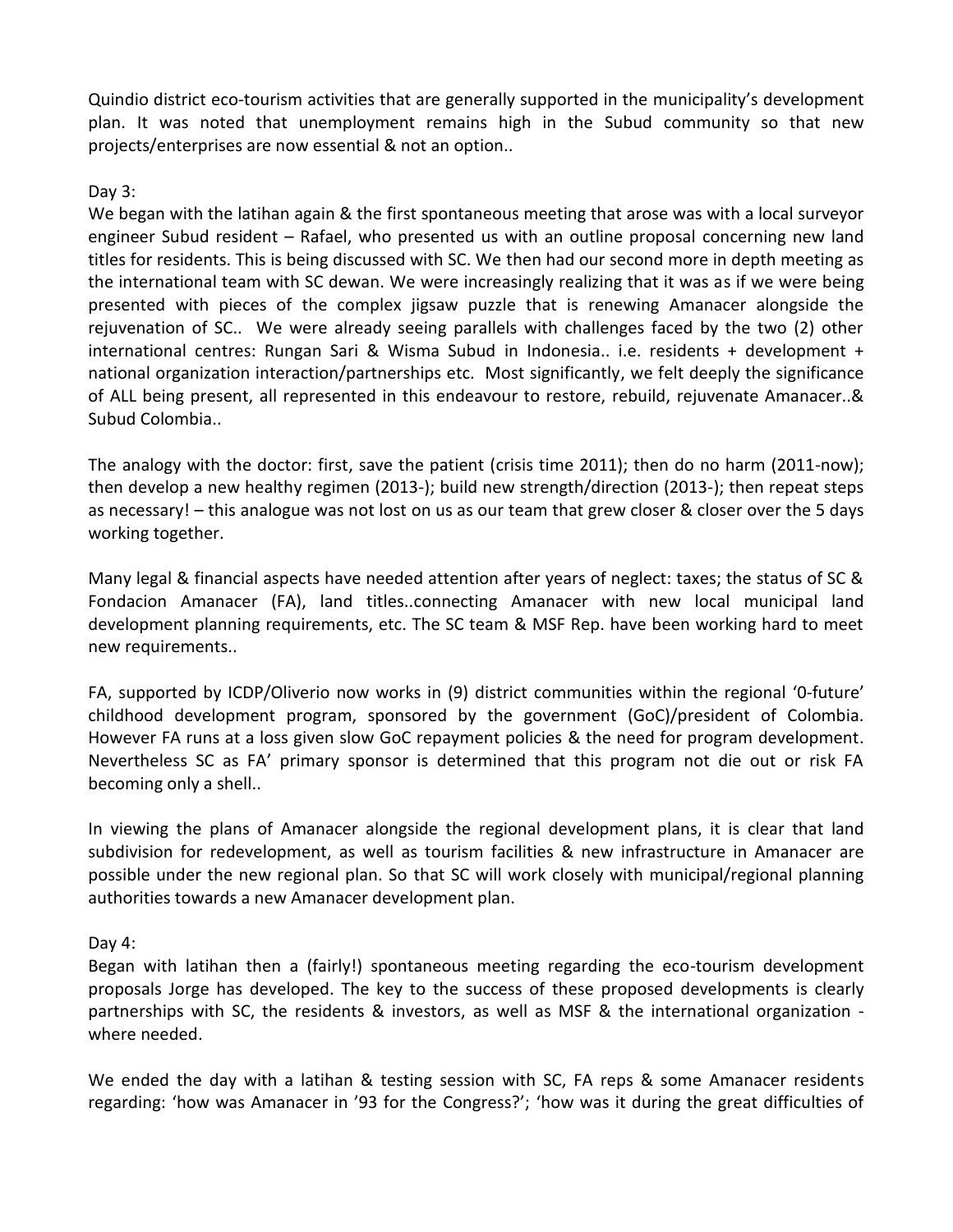2010 (2) years ago?'; 'how is it now?;' 'how would God have Amanacer be?'; 'what is the community's role in Amanacer?'; 'what is the international organization's role?'; what is Subud Colombia's role?'; An extraordinary evolution from bursting enthusiasm, to very grim times to great new hope again..

We then had a highly interactive, enthusiastic meeting with 20-30 of the youth gathered from Subud Amanacer, Cali, Popayan & Medijjin.. groups..;

The stand out topic for these young members was World Congress 2014 in Puebla! Great excitement.. 'how can we be helped to attend?; 'what projects can we do to raise money to travel/stay?; 'would there be a YESQuest/HumanForce or other camp before/during Congress?; 'what enterprises would work in Puebla?; etc. etc..

We had a great discussion outlining the joint funding for the International Youth Travel as per 2010 Congress. We discussed small groups of youth having food stands/retail concessions on the terrace or in the MarketPlace Courtyard at the Puebla Convention Centre.. We asked them to state how many would like to attend, how much they would fundraise towards attending, how many could be volunteers during Congress? Also, that it may be possible to have a preliminary youth camp at Usaha Mulia Abadi near Puebla in late July 2014.. So that the youth can come together before The Congress begins..

A vitally important & exciting exchange of goals, visions, practicalities! The future of Subud in Colombia -

## Day 5:

Latihan began the day as usual.. we were beginning to feel the pace of so many meetings & late night gatherings.. At breakfast we initially decided to leave by 12 noon.. But for me it became every important to use the final day to really understand what Amanacer's condition is & to record what is needed now.. So..one more 'walkabout..'!

This final walkabout looked again, at what we had first seen! Once again having left the hosteria area we picked up Sachlan again to be our guide as we had a final tour.. Semigitas school definitely needs say US \$100-250 a month to maintain its currently OK condition. Then we looked in more detail at the workshops – 250m2 of workrooms, an access road; storage yard + a toilets block + former hydro generating plant.. all in OK condition. But again needing \$250/month or so to sustain roofs, be kept clean etc. Our hope (Elias, Sachlan & Luke) is that Muchtar's Indigenous People's outreach project can make use of the buildings for the fabrication of sustainable hardwoods-based construction of panels & prefabricated structures. Otherwise the buildings could be rented out to local businesses or new Subud projects. We then had a final look at the (7) meeting rooms/workshops encircling the Gran Salon. Already there are SC/FA offices, an art gallery, a small nightclub! & youth centre-room making semi-temporary use of these spaces.. These need to become more established projects over time. We also hope that the residents now will work with Muchtar & SC to form a new partnership to make this possible.

Then one of the most helpful spontaneous meetings!

Local non-Subud resident Jorge popped up 2-3 times during the congress/meetings. As a successful friendly, very pragmatic local businessman, he is both very warmly disposed towards Subud & Amanacer as well as concerned that Amanacer is not being well maintained & fulfilling it's full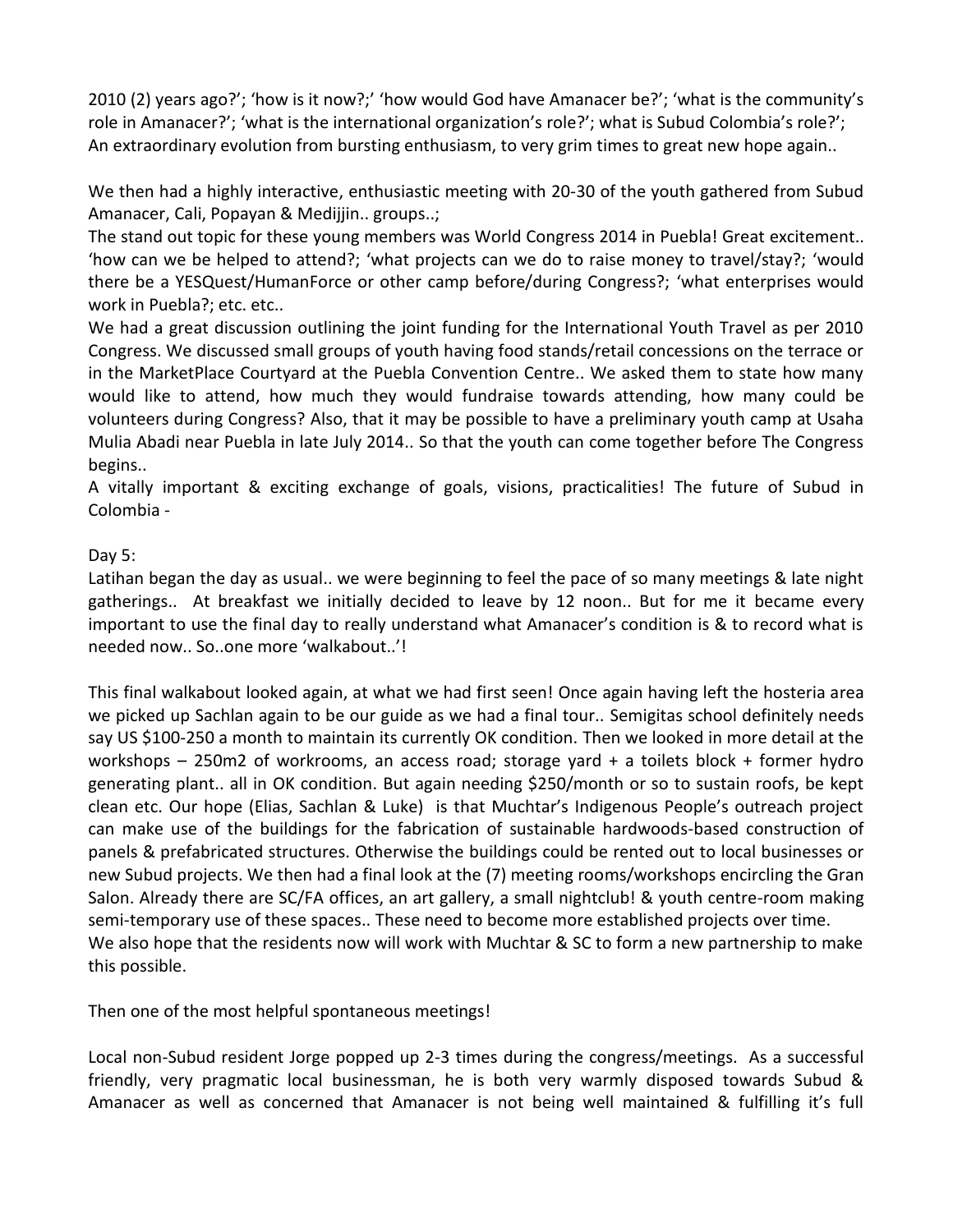development potential..! i.e. acting somewhat as a local 'conscience' for the community & Subud Colombia..!

He is willing to assist SC, MSF Subud Amanacer to revitalize the centre.. Immediately we all realized (since we were standing beside the Gran Salon/on MSF land) that a small, simple pilot project like a Community Garden on the MSF land could unite & link residents. MSF & SC in a new example of how to collaborate. Jorge seemed to us like a friendly local angel-advisor – who also pointed out the weaknesses that need to be addressed!

A first step in the need for new projects to employ & sustain the community. To provide cash flow to residents as well as SC & MSF to support FA, the maintenance & initial development of the community..again..

This raised the prospect of new roles for leaders within the Amanacer community.. These were discussed in more detail later.

After our enlightenment walk (!) we had a final sharing circle with all stakeholders: SC; residents; IHs; WSA; MSF in the small latihan hall. We reported on these insights & proposals. All met with solid support as a type of final summation of our work together –

With this final sharing & a renewed sense of potential based on partnerships we gathered for our goodbyes. I left for a Cali group visit with Daniela & Mahrus. Reynaldo back to Cali.

Mauricio, Elias & Rayner stayed for another 1-2 days to follow up on the partnership discussions & to examine how MSF could play a supporting role towards the eventual handover of management of the gran salon to SC.. Once a fully developed management/operations plan & full repairs/maintenance status has been accepted by MSF from SC & the residents. WSA will support this process vi Elias' liaison with SC & the community..

#### Day 6:

Nearly 70 members from Cali group + nearby daughter groups gathered for latihan, a selamtan & to welcome me. We had latihan, outlined our perspective on the current situation in Colombia/Amanacer. How we need to face Almighty God in our working & worship together. Then a magnificent pot-luck supper followed by But first: a comment I felt to offer to the members that we need to be able to be quiet not in preparation for latihan time, but also more immediately in our daily lives so that we can face difficulties in the moment – i.e. not to only be able to be quiet after 5-10 minutes!

Then testing: 'How is when we face Almighty God absolutely with our whole being?'; 'what is the potential of Subud Cali to enact Bapak's hopes for us in the area of projects & enterprises?'; 'what are our obstacles to achieving this?'; 'what helps us to overcome these obstacles?'; finally 'may we receive a latihan that heals us both inwardly & outwardly of all mistakes, hurts & difficulties'. Tests that I have shared everywhere I have travelled.

Subud Cali looked after me so wonderfully – always generous & kind. I spent a 'recovery day' with Daniela, her son & Muchsin (FA Rep.now). And so the 6-day international support mission for SC & Amanacer ended. Elias, Rayner & Mauricio had spent these last days following up with